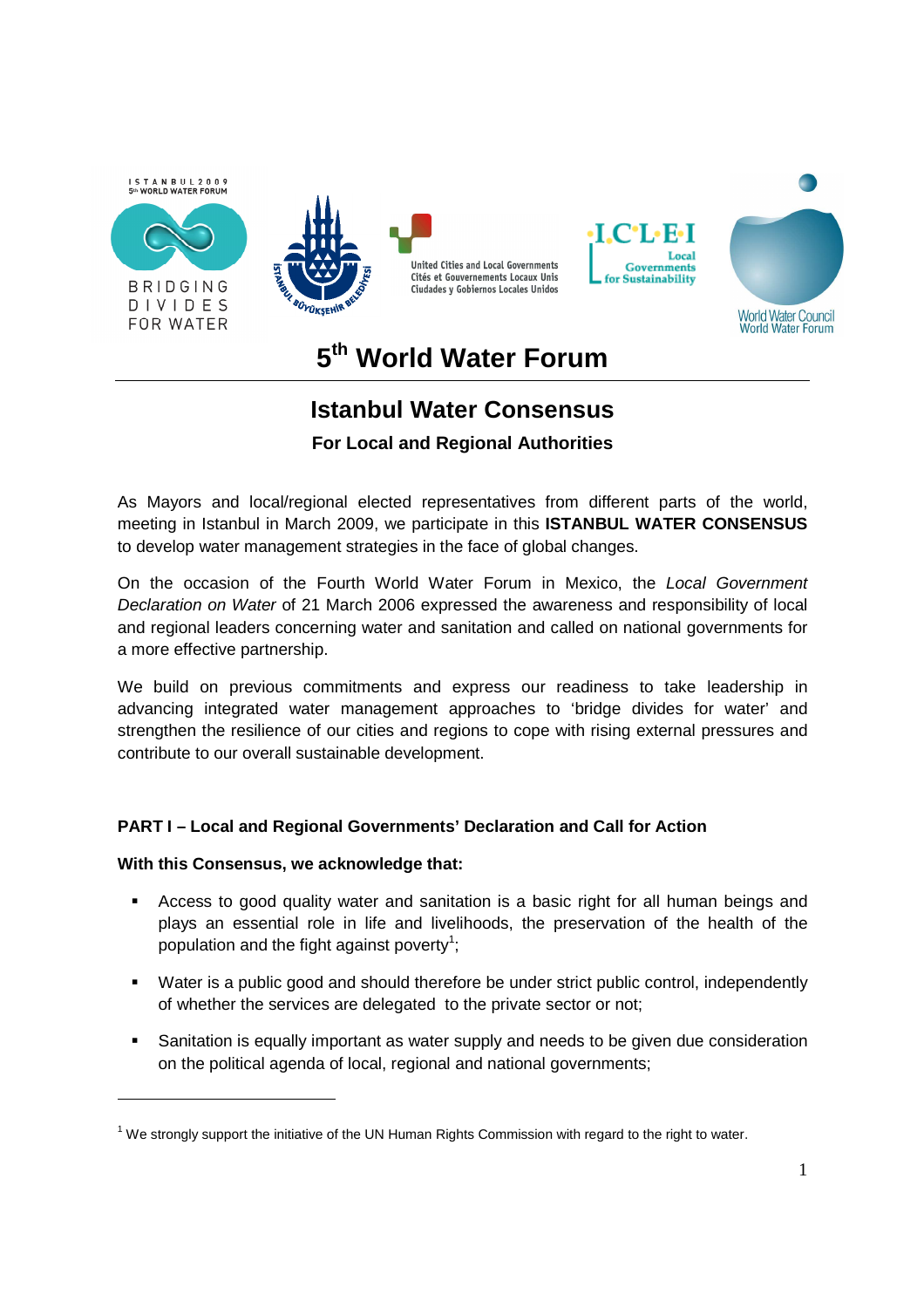- The local level plays an increasingly important role in the provision of water and sanitation services;
- Rapid global changes such as population growth, economic development, migration and urbanisation, with over half of the world population now living in cities, are placing new strains on water resources and infrastructure and on the systems that supply water and sanitation services to our citizens, businesses, industries, and institutions. These rapid global changes are adding difficulties for the achievement of the Millennium Development Goals (MDGs) on water supply and sanitation**<sup>2</sup>** ;
- Slums and informal settlements in and around cities are growing and poverty is increasingly an urban issue, requiring the linkage between access to water and sanitation and land tenure to be urgently addressed;
- Climate change will impact every aspect of the water cycle affecting our citizens: water scarcity will become more exacerbated, extreme events, such as floods and droughts, will increase, the sea level will rise, temperatures will increase, groundwater recharge, rainfall patterns and stream flow regimes will change;
- Water resources management, at the local and regional levels, can be a tool to adapt to global changes;
- **The nature, extent and dynamics of water problems show commonalities and** differences when comparing the situations in developing and developed countries. While insufficient or aging infrastructure is a challenge for both, financing, strengthening capacity and improving legal frameworks are core concerns particularly in developing countries;
- A new and consistent approach is needed to cope with the demand for water at local and regional levels and to assure mitigation and adaptation measures to face these global changes. Equitable, optimal and sustainable management of water resources and services demands an integrated approach, coordinated action and the sharing of responsibilities by the various tiers of government;
- Sanitation needs to be embedded in overall local and regional planning, linked to other sectors such as drainage, potable water supply, wastewater and solid waste management, carried out - where applicable - through decentralized approaches, and supported by public education and awareness-raising campaigns to improve domestic hygiene.
- **Local and regional planning and design needs to be more water-sensitive;**

-

 $2$  The United Nations Millennium Development Goals, which propose to reduce by half the proportion of people without sustainable access to safe drinking water and improved sanitation by 2015, are of direct concern to local governments.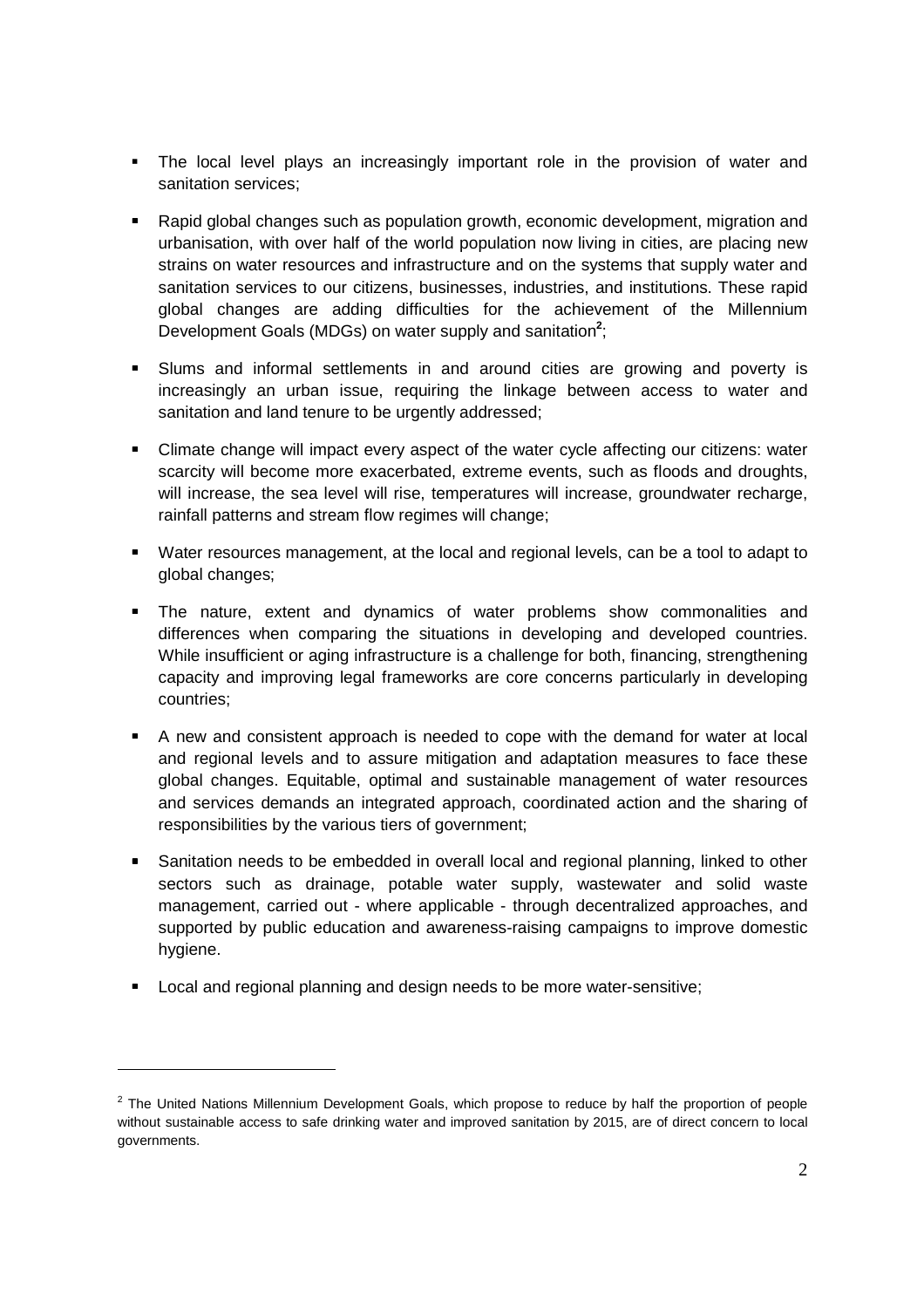- The public utility/service operator plays a central role in the provision of water and sanitation services and the existing support mechanisms to improve their capacity and strengthen their operation are not sufficient;
- **There are costs associated with the provision of quality water and sanitation services.** However, access to water and sanitation in sufficient quantity, quality and continuity must be assured affordably and equitably in particular by adapting cost recovery for the poorest people;
- Water use in urban and rural areas is highly interdependent and local sustainable water management plays a crucial role in securing agricultural food production and the prevention of rural depopulation; local authorities must be aware of the importance of rural agriculture, which plays an important role in the provision of food to urban centers.

# **Further, in support of our pledge of action as Mayors and local/regional elected representatives, we call on our national governments and on international institutions to:**

- Shift water security higher in national and international policy priorities, based on the principle that water resources must be allocated in a reasonable and equitable manner among all users to support inter-alia, social and health objectives, employment, economic activity, cultural and leisure development and healthy and pleasant environments;
- Speed up the implementation of commitments made on access to water and sanitation and the fight against poverty, particularly in developing countries, in order to achieve the objectives set out in the Johannesburg Plan of Implementation (JPOI) and the Millennium Development Goals (MDGs);
- Establish a dialogue to ensure that Local and Regional Authorities, through an effective transfer of competencies and means, have the legal authority, financial resources, institutional capacity and adequate human and technical skills to manage water supply and sanitation locally and regionally. Respecting the principle of subsidiarity, local governments, in consultation with all stakeholders, should have the option to choose between various management models;
- **Involve Local and Regional Authorities in the definition and implementation of political** strategies taken at the national and supra-national level for sustainable water management to improve access to water and sanitation and to prepare for climate change and other global changes, particularly in insular and coastal countries. These changes require new infrastructure projects to anticipate climate change-related effects into the design of water, sanitation, storm-water and other urban infrastructure;
- Develop innovative financing mechanisms and regulatory frameworks to facilitate access for local and regional governments to direct financing and increase financing for local water and sanitation infrastructure to address the needs of all people and especially the poor and for adaptation to global changes;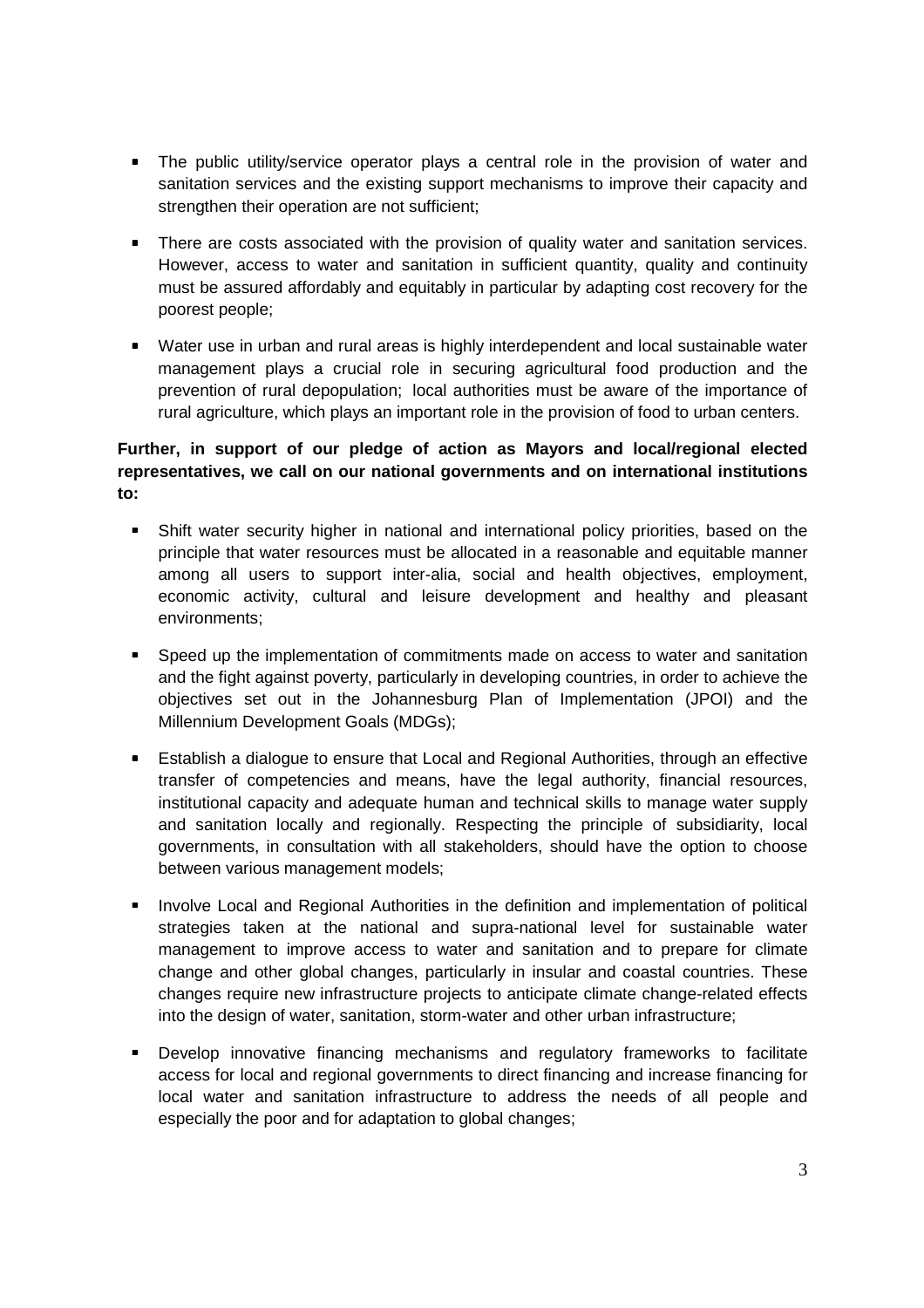- **Include investment in the water sector in their debt reduction operations, such as** exchange of debt against water and sanitation investment;
- Put highest attention to the understanding and forecasting of future climate, demographic and other developments affecting the water cycle and management systems at national and regional levels, share the knowledge gained with local governments and help interpret these developments for their relevance at local level;
- Establish effective mechanisms to involve Local and Regional Authorities in the watershed management process;
- **Take into more coordinated consideration the impacts of sectoral policy choices on the** hydrological cycle that affects rural and urban areas as well as ecosystems;
- Support the international cooperation of Local and Regional Authorities for working towards the MDG targets on water and sanitation, especially through funded partnerships between local and regional governments of developed and developing countries and by allowing – where possible - the allocation of part of the revenues raised from users of water and sanitation services for this purpose.

#### **PART II – Local and Regional Authorities' Commitments**

Recognising the urgent need to develop effective strategies, cities and regions depend on appropriate legal, institutional and financial frameworks and availability of capacities, both technical and human. However, climate change, population growth, intensive urbanisation, rapid economic development and other pressures impact local water resources and systems faster than current political and social systems can respond to them.

Therefore, we, as Mayors and local/regional elected representatives, signing this **ISTANBUL WATER CONSENSUS** on behalf of our local/regional governments, express our clear political will to prepare for these challenges by undertaking now whatever is in our current scope of authority and capacities and pledge to do our utmost to contribute to improved water governance and steer our local policies and approaches towards increased sustainability in water management and hydraulic infrastructure development.

This commitment is taken with the expectation that national governments and international institutions will indeed recognise the indispensable role of local and regional governments in improving access and successful adaptation measures in the water sector and will initiate – in the near future - the political reforms that are required to make local and regional governments' efforts technically and legally feasible, fundable and effective.

In order to fulfil our commitment, we will use our political mandate to apply an integrated and participatory approach to sustainable water and sanitation management and initiate the following actions in our city or region based on the Guidelines in the Annex $3$ :

-

 $3$  See options for Diagnosis, Targets and Measures in the "Guidelines" section.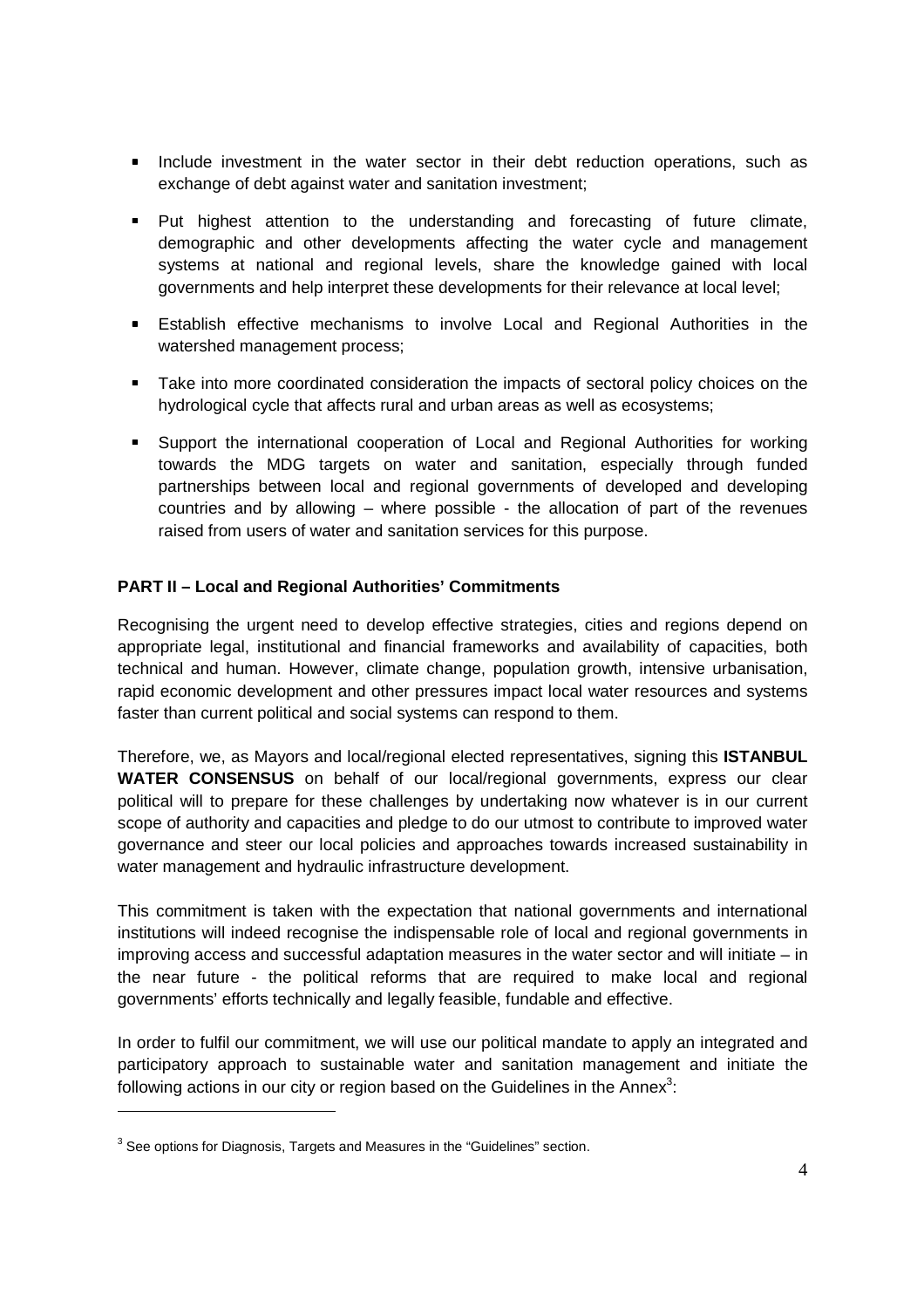- An assessment of the internal and external pressures on the local water resources and their aquatic biodiversity in order to identify the main challenges on their conservation;
- An *inventory* of local and regional government policies, strategies and plans that need to be adapted to cope with global challenges threatening local water resources and systems in the medium- and long-term;
- The development of a dialogue with all stakeholders at the local/regional level in order to create a shared vision between principal actors, to define local priorities and plans of action in the water sector;
- The definition of objectives and measurable targets specific to our jurisdiction and reflecting the commitment made to **Istanbul Water Consensus** and the establishment of a monitoring and reporting framework to increase accountability of our strategies and actions;
- The implementation of our action plans to achieve tangible improvements in our water and sanitation services and to increase local and regional resilience in the face of global changes.

We also pledge to report back and share the challenges and the progress of our cities in achieving the above actions at the occasion of the next World Water Forum in 2012.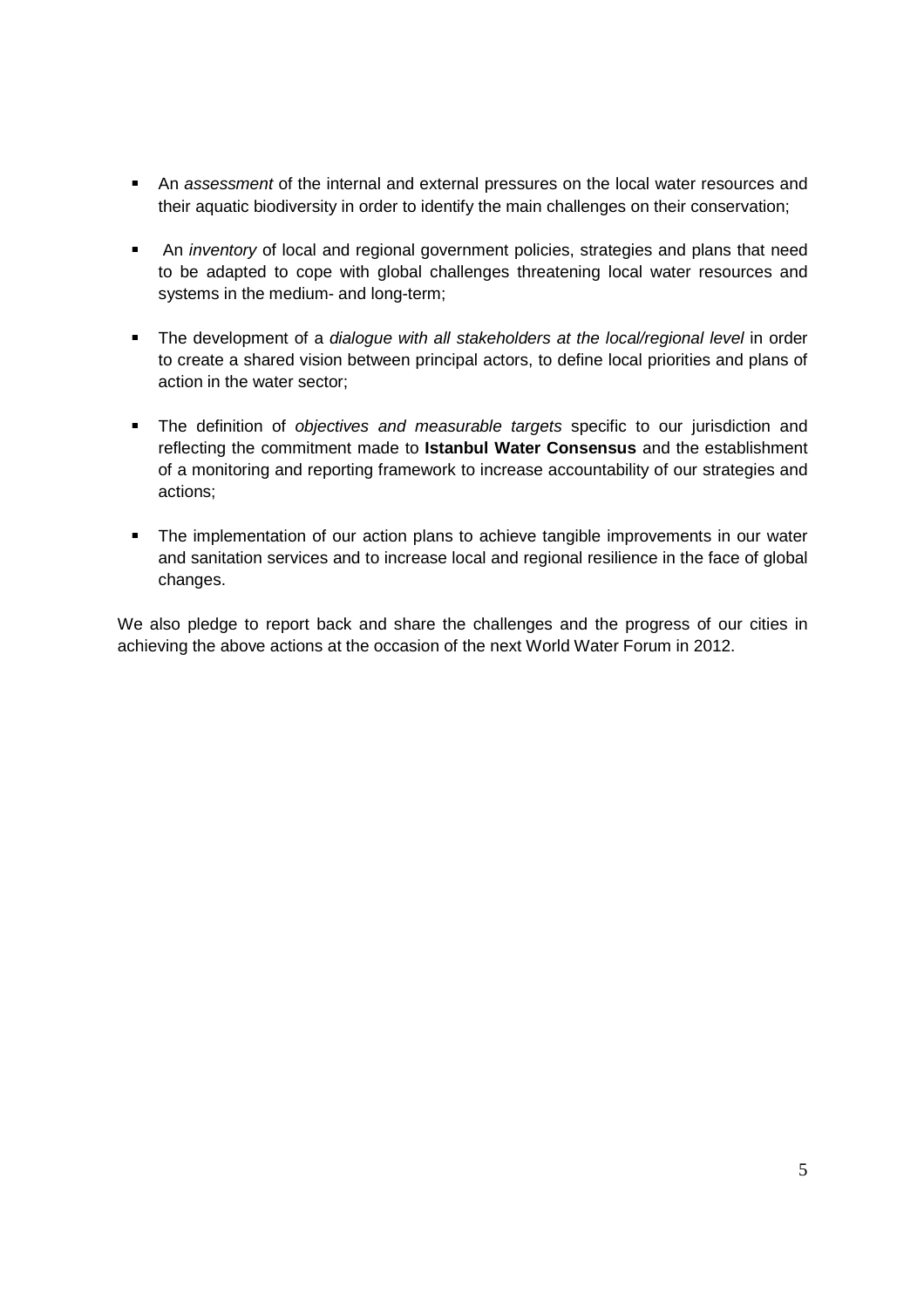# **ANNEX: Guidelines for a Plan of Local and Regional Action**

(To be tailored to the local context)

### **Diagnosis**

Local and Regional Authorities should develop an assessment of those challenges, which are most likely to impact their water resources and water and sanitation services, including the following, as applicable:

- Undertake an assessment, in cooperation with stakeholders, of likely demographic landuse changes and economic trends and the resulting demands on water resources and compare them with the predicted availability of water resources;
- Determine the population lacking access to safe drinking water and sanitation;
- Determine the population most vulnerable to water-related health impacts;
- Carry out a study on water and sanitation infrastructural needs, including rehabilitation, and their appropriate financing;
- **IDENTIFY IDENTIFY 10 INTEGRATE:** Identify barriers to integrated management including sectoral pressures;
- Assemble the best available climate forecasts applicable to the hydrological factors that impact the city/local authority – from water source to sea;
- Assess the city's capacity to deliver water and sanitation services under major scenarios of climate and global changes.
- Determine other climate-related risks, potential benefits and uncertainties with respect to water management;
- Conduct a vulnerability assessment for pollution and water-related disasters;
- Assess, strengthen and implement regulatory frameworks and enhance institutional capacity;
- Determine the needs for water to support social, economic (both agricultural and industrial), institutional and environmental needs.

#### **Targets**

Local and Regional Authorities should develop concrete and measurable targets that are tailored to their local circumstances, pursuant to their jurisdiction and on a fully voluntary basis.

Such targets could be, for example:

- Reduce the amount of physical water loss  $x$  % by year  $x$ .
- Increase water supply for human needs  $x$  % by year x.
- Increase water supply per capita to x liter per day by year x.
- Save  $x$ % of per capita domestic water consumption by year x.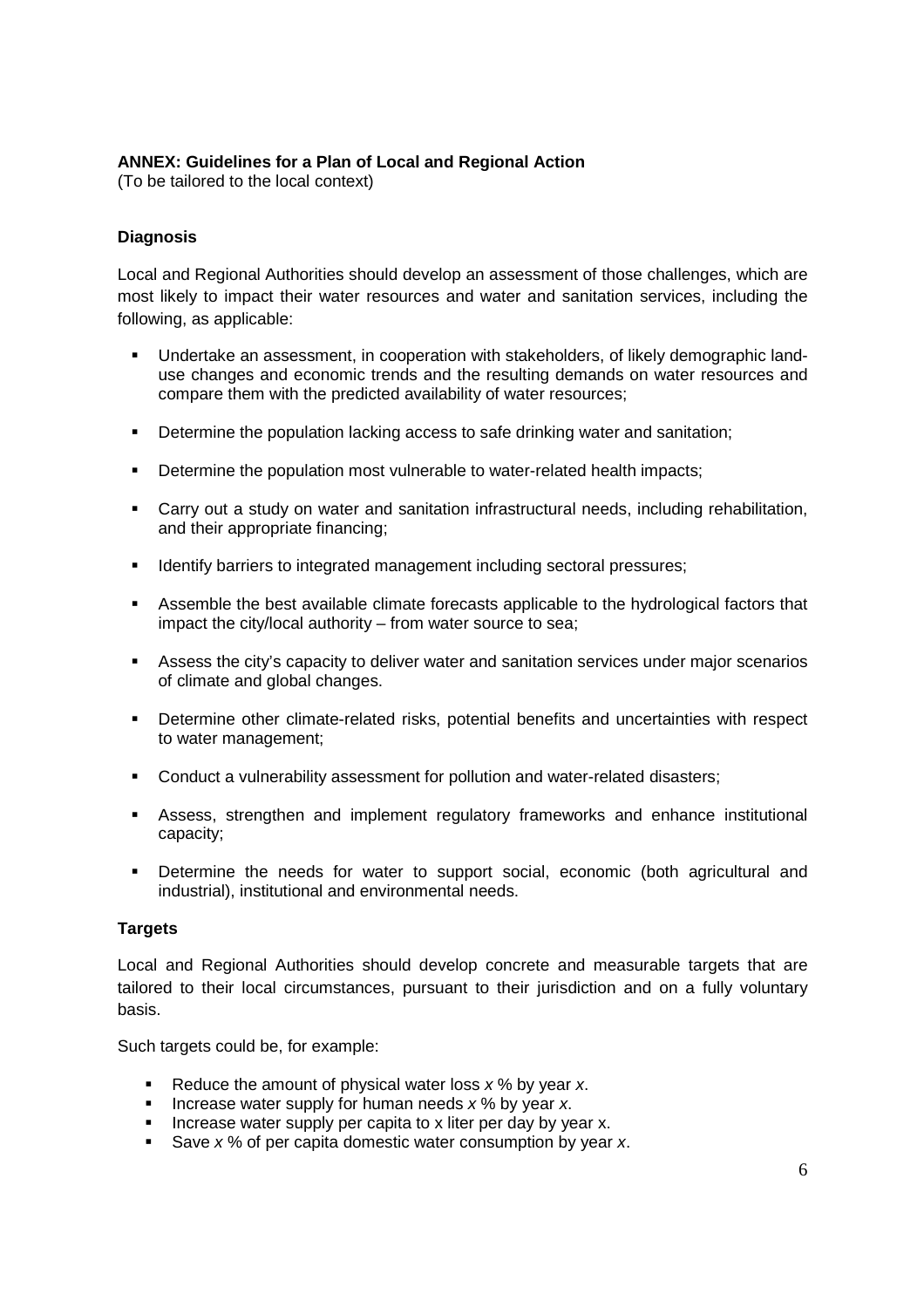- Achieve internationally recognized water quality standards by year x.
- Achieve  $x$ % collection and  $x$ % treatment of sewage by year x.
- Inspect x % of industrial wastewater outfalls every year.
- Ensure appropriate amount of water for ecosystems needs by year x.
- Reduce damages due to water-related disasters as % of national (and/or regional) GDP to less than 5% of GDP.

### **Measures**

-

To realize targets such as the ones listed above, the following measures might be considered:

- State-of-the-art water, sanitation and storm water management techniques to respond to urbanization and to the uncertainty and variability associated with global changes, taking water supply in rural areas also into account;
- Adoption of measures regarding spatial planning in order to prevent and combat the impact of global changes on the flood risk at the river basin level and on sea rise level;
- Diversification of sources of water supply to provide more flexibility for an indeterminate future, for example, via new storage facilities, sustainable groundwater extraction, water conservation and recycled water or desalination;<sup>4</sup>
- **Introduction of regulatory measures for public participation in the decision-making** regarding water management and financing at local/basin/regional levels thus improving water governance;
- Investment in sustainable infrastructure;
- Reduction of negative water-related health impacts to the urban population;
- Protection of the natural environment, especially important aquatic habitats, against cumulative impacts of urban development and climate change;
- Restriction of land-use to protect water resources and dependent biodiversity;
- Cooperation with industry and the business sectors to optimize water efficiency and reuse in processes and products and to limit, manage and control pollution;
- Preference to water management solutions that are economical and efficient such as rainwater harvesting and the recycling of purified wastewater;
- Development and implementation of structural and non-structural risk management plans/measures to reduce damage by water-related disasters.
- **•** Development and implementation of plans for flood control, drainage improvements, drought, disaster response and preparation for sea level rise;
- Development and implementation of plans for the redesign and re-engineering of infrastructure, as necessary, to withstand extreme events or to perform under changed circumstances;
- Involvement of women and young people in the supply, management and maintenance of water resources and in risk reduction;

<sup>&</sup>lt;sup>4</sup> The following local and regional governments requested to keep the reference to inter-basin water transfers: Generalitat Valenciana, Comunidad Autónoma de la Región de Murcia (Spain), Inter Mediterranean Committee of the Conference of Peripheral Maritime Regions(CIM-CPMR)